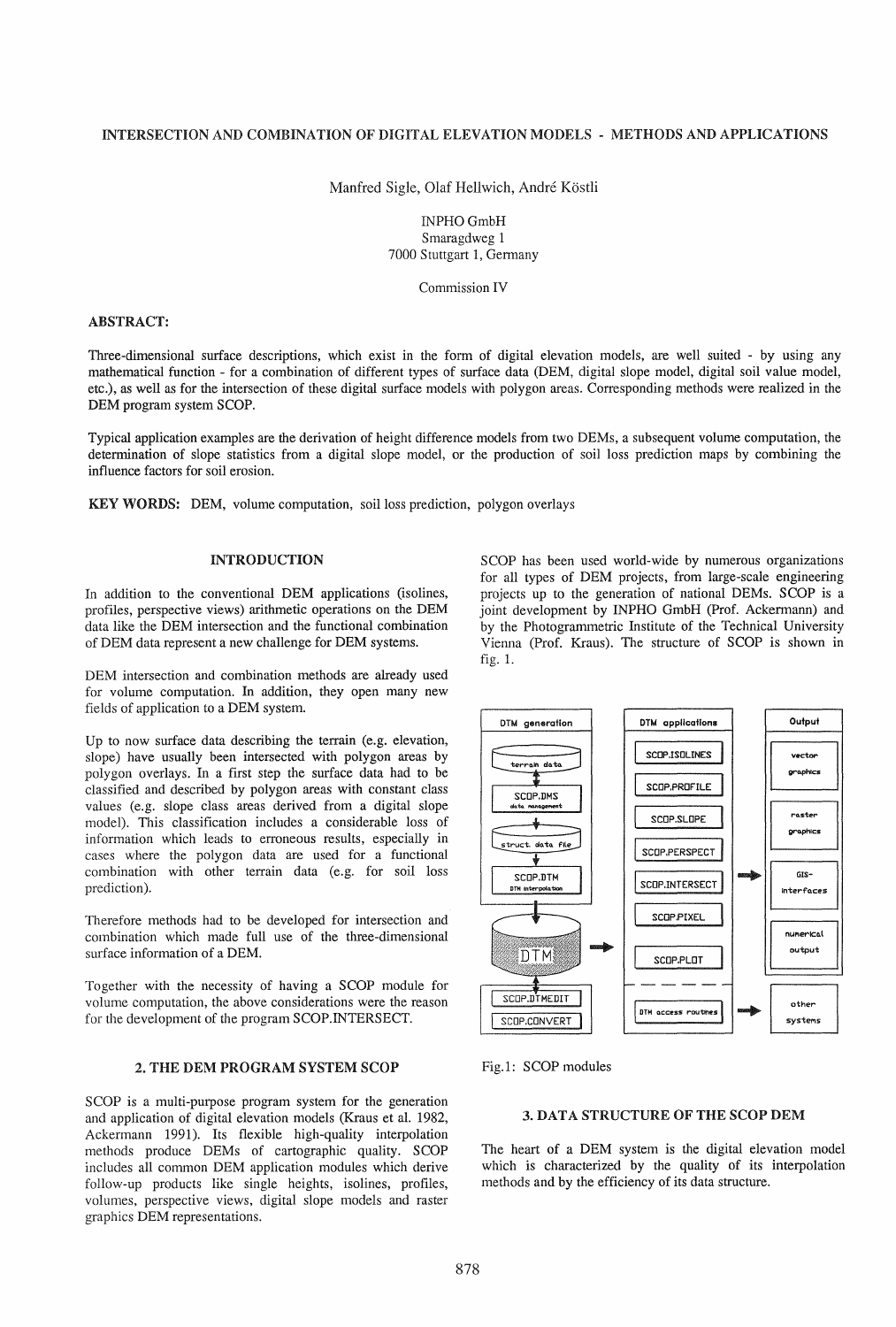SCOP interpolates a highly densified grid model with variable grid width (Kostli/Wild 1984) from irregularly distributed points (mass points, spot heights) and lines (break lines, form lines, border lines) of any origin. The measured lines are rigorously stored in the DEM and are therefore available for all DEM applications. A subdivision of the DEM area into small rectangular computing units enables the processing of huge DEM projects even on personal computers. The data structure is shown in fig. 2.

The DEM is stored as an index-sequential file with direct access to local parts (Köstli/Sigle 1986). Thus a very efficient processing of the DEM data is guaranteed, with access times of less than 0.1 sec. even in an extremely large DEM.

The SCOP DEM data structure is not exclusively used for the storage of terrain heights, but it is also the data basis for derived data like digital slope models or height difference models. Those digital surface descriptions are called "SCOP models" in the following.



Fig.2: DEM data structure

## 4. VOLUME COMPUTATION - A FIRST EXAMPLE FOR DEM COMBINATION AND INTERSECTION

A volume computation from digital elevation models may be done in two steps:

- 1. derivation of a height difference model
- 2. volume computation from the difference model for predefined areas of interest (e.g. earthwork areas).

## 4.1 Derivation of a Height Difference Model

Two DEMs for the same area have to be given in the SCOP DEM data structure. They may describe a former or existing terrain, but also projected terrain forms.

The two DEMs may have different grid intervals and different line information (break lines etc.). From the two DEMs the height differences are computed and stored in the difference model as shown in fig. 3 for an open mining area.

The difference model inherits the grid structure from one of the DEMs and the line information from both DEMs. Thanks to this, embankments and other important terrain features are fully represented in the difference modeL



areas of interest results of volume computation

Fig. 3: Example of a volume computation

### 4.2 Volume Computation

It is the aim of a volume computation to determine the earth volumes separated into cutting and filling for some areas of interest (e.g. earthwork areas).

Areas of interest may be any areas within the difference model defined by closed polygons. Cutting and filling are separated by the intersection line of the two DEMs, which is the isoline of height difference zero.

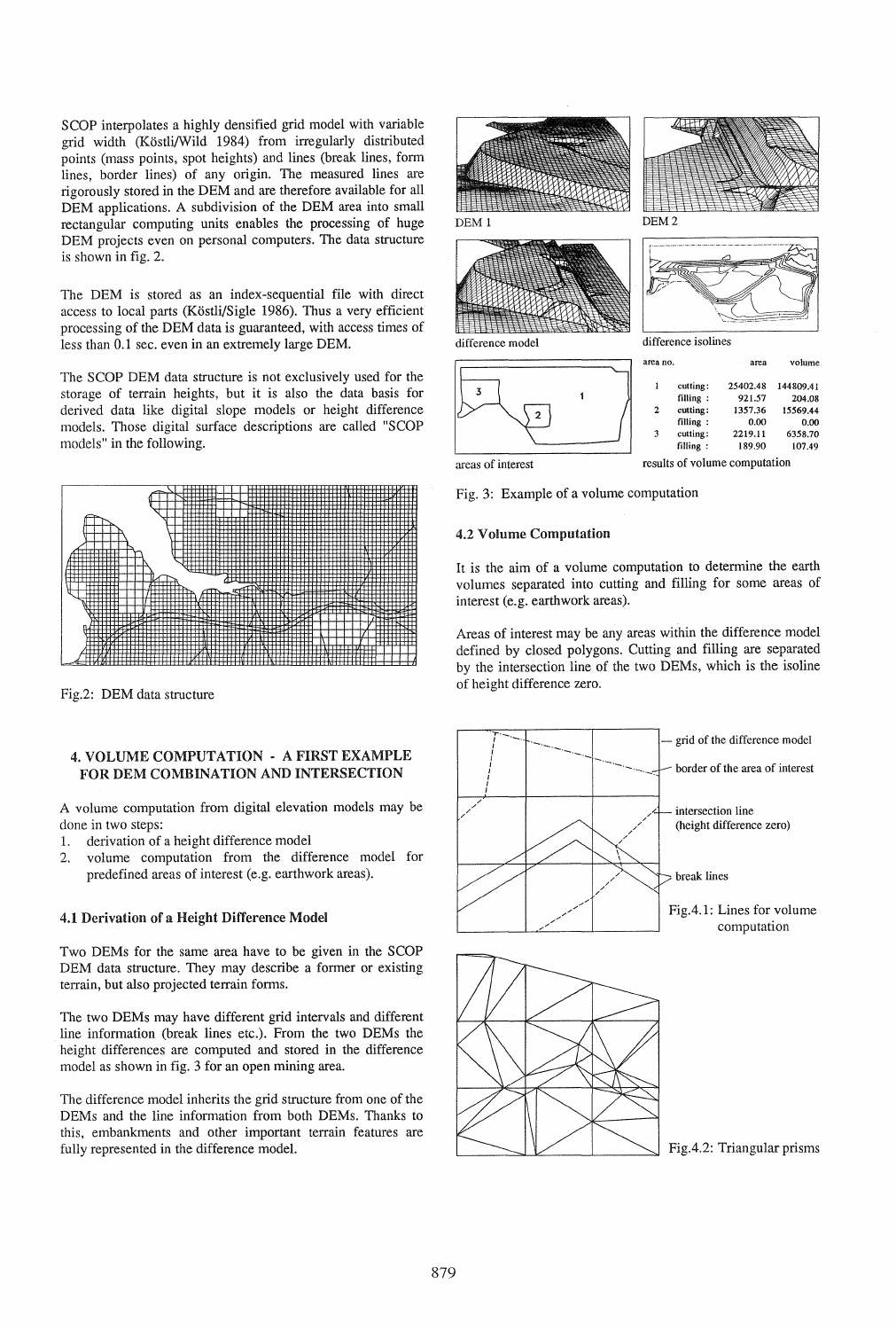Volume computation has to start from a grid of height differences and from different line information' (limit of the area of interest, intersection line, break lines, form lines, DEM border lines). Fig. 4.1 shows the initial lines for a small part of a difference model.

The lines build up irregular polygons. For each grid mesh a triangular network is derived from the irregular polygons (see fig. 4.2). Thus, the volume computation can be reduced to triangular prisms which have to be related to either cutting or filling, depending on the sign of the height differences.

### 5. GENERAL VIEW OF THE COMBINATION AND INTERSECTION METHODS

The methods used for volume computation shall in the following be used as an example for a more general view of the arithmetic operations on DEM data.

## 5.1 DEM combination

Building up a difference model from two DEMs is a functional DEM computation by using a simple subtraction as a combination function.

$$
Z_{diff.} = Z_{DEM1} - Z_{DEM2}
$$

SCOP.INTERSECT is now extended for the use of any mathematical function of the form

$$
Z_{\text{funct.}} = f(Z_1, Z_2)
$$

The function f is described by the fundamental arithmetic operations and by a discrete description of more complex functions.

The functional values  $Z_{\text{funct.}}$  are stored in a SCOP model with the grid structure of either the  $Z_1$  or the  $Z_2$  SCOP model and the line information of both models.



Fig. 5: Data structure of the functional model

Each point of the functional model needs its values  $Z_1$  and  $Z_2$ before performing the computation of the functional Z value. In most cases only one of the Z values is directly stored either in the  $Z_1$  or in the  $Z_2$  model. The corresponding Z value of the other model is automatically determined by an interpolation within the respective grid mesh.

#### 5.2 DEM Intersection

Volume computation is a special case of DEM intersection for which the DEM is a difference model. It is intersected with areas of interest. Each area of interest is subdivided by the isolines of height difference zero into areas of cutting and filling. The intersection results are volumes of cutting and filling.

In general the DEM can be any *SCOP model* (DEM, slope model or any functional model). The areas of interest may be any *polygon areas.* And the height difference zero for dividing cutting and filling may be replaced by any *class limits.* 

The intersection classifies the polygon area and computes the intersection results which may be classified areas, volumes or surfaces. Applications of a DEM intersection are described in chapter 7 and in table 1.

#### 5.3 Polygon Overlays

In many cases the input data for a functional combination of surface data or for an intersection do not exist in form of a DEM, but have to be digitized from maps in form of polygon areas. Each polygon area has a corresponding value Z.

Such polygon areas may be converted with SCOP.INTERSECT into a SCOP model, and are then available for a functional combination with other surface data or for an intersection.

The conversion into a SCOP model is done by overlaying the polygon areas with a regular grid. Each grid and polygon point is stored with the Z value of the referring polygon area. The result is a surface description which consists of adjacent horizontal terraces.

After a conversion of polygon areas into a SCOP model SCOP.INTERSECT is able to solve a conventional polygon overlay by intersecting a second set of polygon areas with the SCOP modeL

# 6. OTHER APPLICATIONS FOR A DEM COMBINATION

The two following examples show how other arithmetic or boolean operations can be used for a combination of digital elevation models.

#### 6.1 Integration of planned structures into a DEM

A simple boolean function can be used for the integration of planned terrain surfaces (roads, railways, embankments etc.) into a DEM of the existing terrain.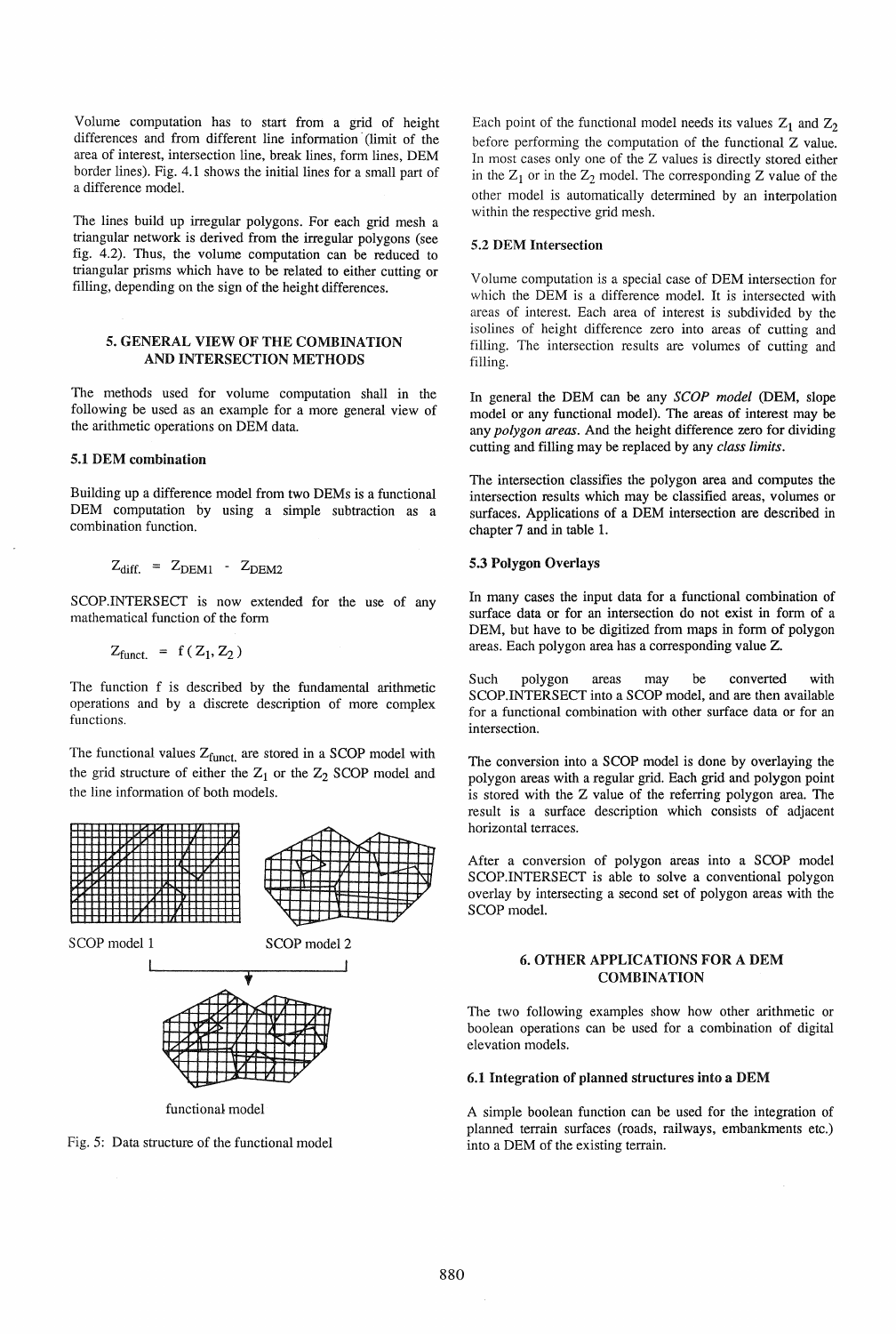Input data are two DEMs, one for the existing terrain, and the other for the planned structures surrounded by border lines. In the combined DEM the planned elevations are stored where the planning DEM exists. Outside the planned structures the Z values of the existing terrain are taken.

The combined DEM can then be represented in form of perspective views or evaluated in form of profiles.

## 6.2 Prediction of Soil Erosion

A more complex function is used for the combination of the influencing factors for soil erosion. In most investigations the expected annual soil loss per unit area is described by the universal soil loss equation (USLE) (Wischmeier/Smith 1978) as the product of 6 influencing factors:

$$
A = R * K * L * S * C * P
$$

with

A = expected annual soil loss per unit area

- $R =$ rainfall factor
- $K =$  soil erodability factor
- $L = slope-length factor$
- $S = slope$ -steepness factor
- $C = cover$  and management factor
- $P =$  support practice factor

Amongst other applications, the USLE is being applied to terrain planning in land consolidation projects (Sigle 1991). The maximum tolerable slope length of the restructured terrain is computed by combining the slope factor S (derived from a digital slope model) and the soil erodability factor K. K is stored in a SCOP model which was built up from digitized polygon areas of a map of soil classes. All other influence factors could be kept constant for a local land consolidation area.

The combination results in a digital slope-length model which can be represented in a map of classes of tolerable slopelength.

A graphical presentation is given for a small part of the land consolidation project Sulzfeld in fig. 6. Data acquisition was done by the land consolidation authority of Baden-Wlirttemberg. In practical use the soil loss prediction maps could be considerably improved compared to fig. 6 by using colour hatching or a z-coded raster representation for the slopelength classes.

The Sulzfeld project has an extension of 5km x 5km. The DEM data were acquired by a photogrammetric grid measurement (44 178 points including 18461 points on break lines, form lines and border lines). The K-factors were digitized by 869 polygon areas with 16485 polygon points.

The total project was realized under MS-DOS on a 80386 PC (33 MHz). It required a disk capacity of 40 MB and computing times of 64 minutes for DEM interpolation, 18 minutes for derivation of a digital slope model, 9 minutes for building up the K factor model, 58 minutes for the derivation of the slopelength model by combining the two SCOP models, and 3 minutes for the output of a soil loss prediction map for the total area.





terrain data





slope map

K-factors

contours



tolerable slope-length

Fig. 6: Soil loss prediction for a land consolidation project

# 7. OTHER APPLICATIONS FOR A DEM INTERSECTION

Two applications are described in the following which are used for the estimation of agricultural land (e.g. for land consolidation projects).

### 7.1 Slope Statistics

SCOP includes a module for the derivation of a digital slope model from a DEM. The slope model has the same data structure as the DEM, but the terrain heights are replaced by slope values (steepness in per cent). Break line information is rigorously considered in the slope model.

For land estimation the slope model is intersected with pieces of land (polygon areas) by using several slope values as class limits. The results are the slope class areas for each piece of land.

## 7.2 Soil Value Statistics (Polygon Overlay)

An example for a polygon overlay is the computation of soil value areas for pieces of land.

Soil value classes usually exist in form of polygon areas in soil value maps. The polygon areas have to be digitized and to be converted into a SCOP model which is then intersected with another set of polygon areas (e.g. pieces of land). Class limits for the intersection may be any soil values in between the different soil value classes of the map.